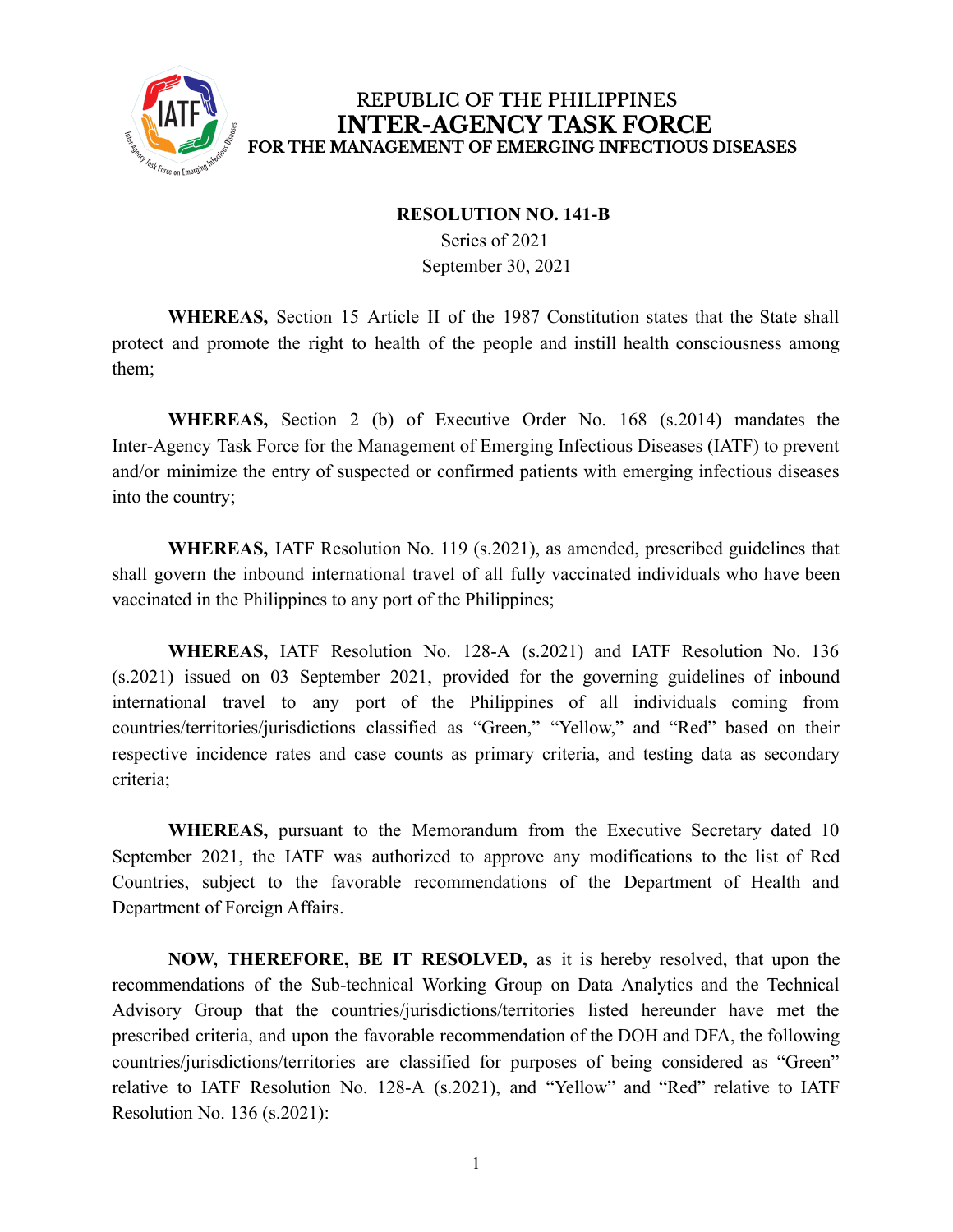

# REPUBLIC OF THE PHILIPPINES INTER-AGENCY TASK FORCE<br>FOR THE MANAGEMENT OF EMERGING INFECTIOUS DISEASES

| <b>GREEN LIST</b>           |                                       |                                                              |  |
|-----------------------------|---------------------------------------|--------------------------------------------------------------|--|
| American Samoa              | <b>Burkina Faso</b>                   | Cameroon                                                     |  |
| Cayman Islands              | Chad                                  | China (mainland)                                             |  |
| Comoros                     | Republic of the Congo                 | Djibouti                                                     |  |
| Falkland Islands (Malvinas) | Hungary                               | Madagascar                                                   |  |
| Mali                        | <b>Federated States of Micronesia</b> | Montserrat                                                   |  |
| New Zealand                 | Niger                                 | Northern Mariana Islands                                     |  |
| Palau                       | Poland                                | Saba (Special Municipality of<br>the Kingdom of Netherlands) |  |
| Saint Pierre and Miquelon   | Sierra Leone                          | <b>Sint Eustatius</b>                                        |  |
| Taiwan                      | Algeria                               | <b>Bhutan</b>                                                |  |
| Cook Islands                | Eritrea                               | Kiribati                                                     |  |
| Marshall Islands            | Nauru                                 | Nicaragua                                                    |  |
| Niue                        | North Korea                           | Saint Helena                                                 |  |
| Samoa                       | Solomon Islands                       | Sudan                                                        |  |
| Syria                       | Tajikistan                            | Tanzania                                                     |  |
| Tokelau                     | Tonga                                 | Turkmenistan                                                 |  |
| Tuvalu                      | Uzbekistan                            | Vanuatu                                                      |  |
| Yemen                       |                                       |                                                              |  |

| <b>RED LIST</b>              |  |
|------------------------------|--|
| $I$ $\Delta$ rressort<br>.ua |  |

# **YELLOW LIST**

*All other countries/territories/jurisdictions not otherwise listed hereinabove*

**RESOLVED FURTHER,** that classification of "Green," "Yellow," and "Red" shall be effective from 01 October 2021 until 15 October 2021.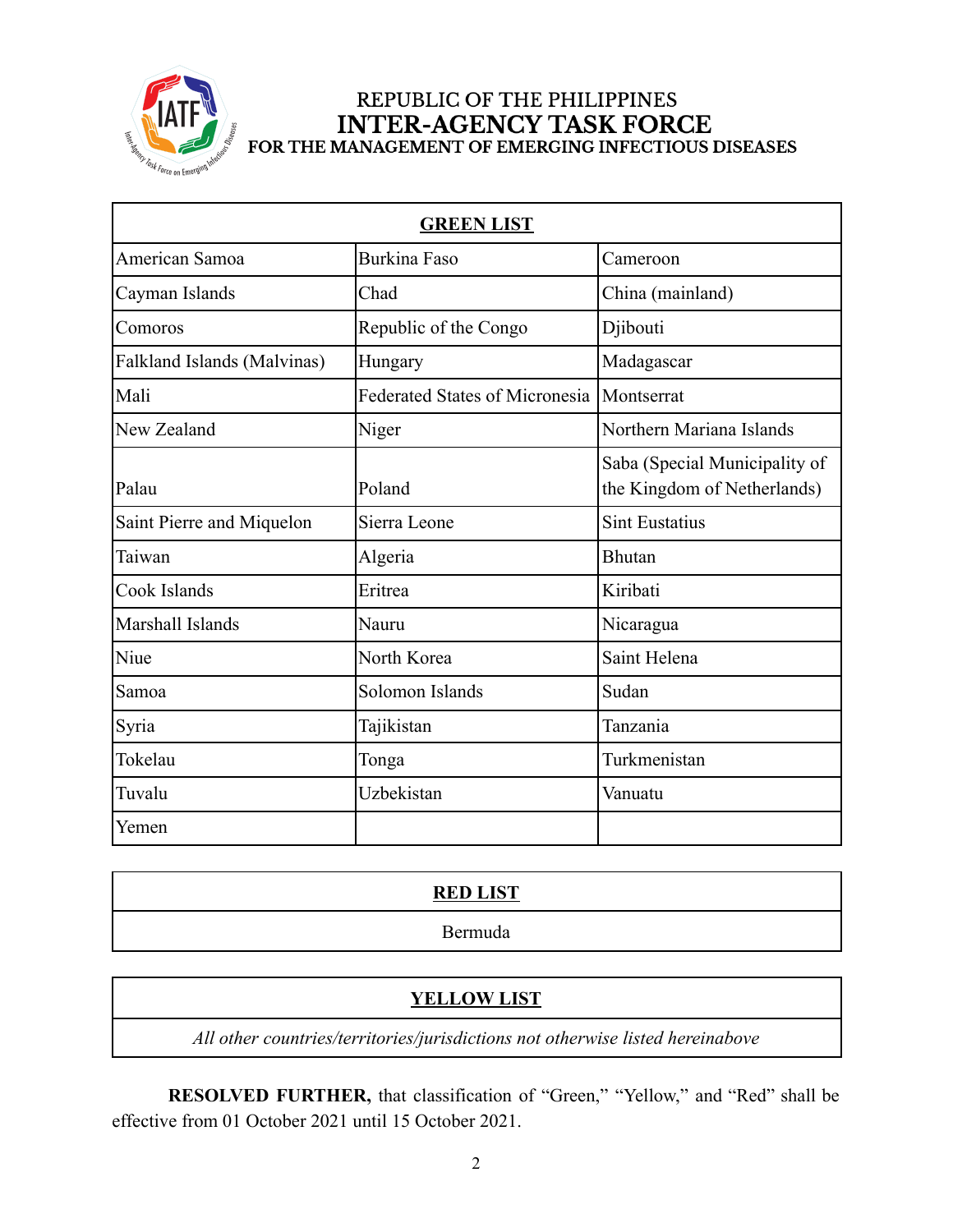

### REPUBLIC OF THE PHILIPPINES **INTER-AGENCY TASK FORCE** FOR THE MANAGEMENT OF EMERGING INFECTIOUS DISEASES

**RESOLVED FINALLY,** that the Chairperson and the Co-Chairperson shall be duly authorized to sign this Resolution for and on behalf of the Inter-Agency Task Force.

**APPROVED** during the 141st Inter-Agency Task Force Meeting, as reflected in the minutes of the meeting, held this September 30, 2021, via video conference**.**

lim

**KARLO ALEXEI B. NOGRALES** Secretary, Office of the Cabinet Secretariat IATF Co-Chairperson